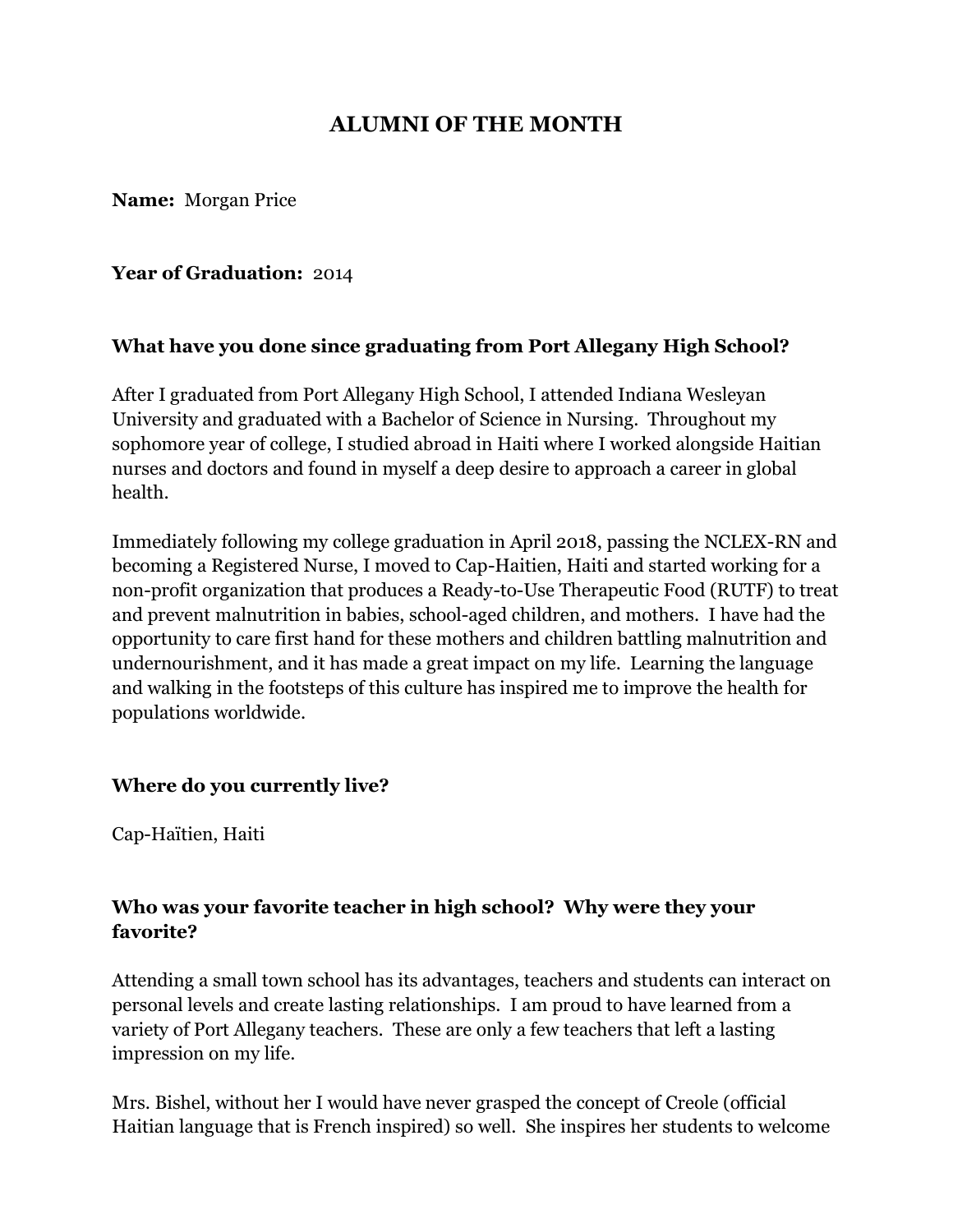a new culture with open arms and passion. The information I retained from her class has been used extensively throughout my time in Haiti. Merci Madame Bishel!

Mr. Myers taught me that you can make monumental progress if you work hard and pour your heart into your work. Thank you!

Through his teachings, Mr. Wheaton taught me how to love human anatomy and despite many mental meltdowns, he continued to fuel my passion for healthcare. Thank you!

Mr. Stavisky was a constant in my life since my freshman year, he never missed a beat, and was genuine in every interaction. As a high school student, having that daily support meant a lot to me. Thank you!

## **What is your fondest memory of Port Allegany High School?**

At Port Allegany High School, I was surrounded by the most eminent group of friends that participated in extracurricular activities and walked through life with me. Traveling to different parts of the country with the music department and French club, singing on stage next to your dearest friends, and cheering in the stands for our sports teams are just a few fond memories that I treasure.